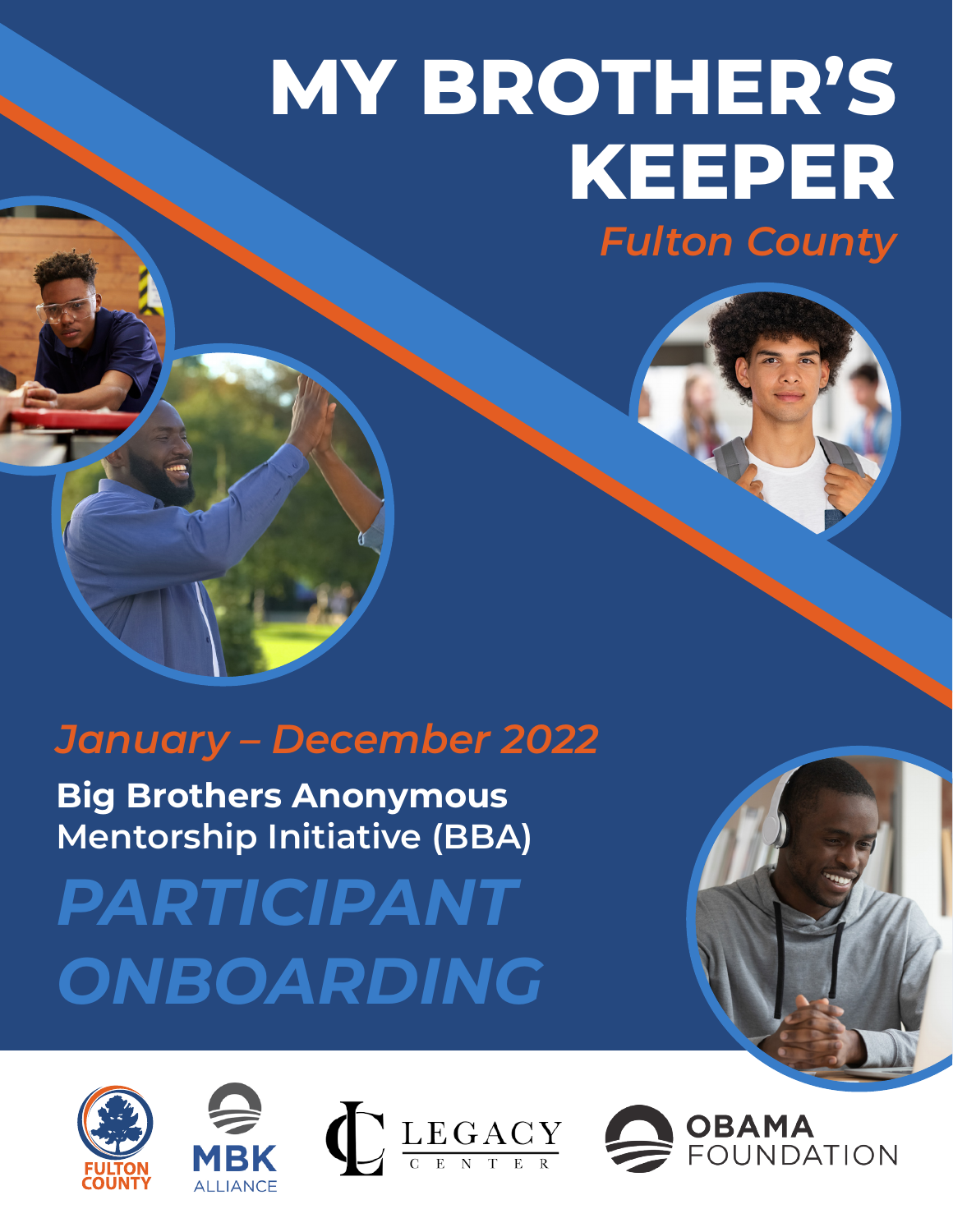#### *WHO*

**My Brother's Keeper Fulton County (MBKFC) is an initiative launched in 2014 to address persistent opportunity gaps for boys and young men of color ages 12-24. The focus of this initiative is to implement a cradle-to-college-and-career strategy for improving the life outcomes of all young people to ensure that they can reach their full potential, regardless of who they are, where they come from, or the circumstances into which they are born. To achieve this goal MBKFC has created the Big Brothers Anonymous (BBA) Mentorship initiative to connect youth to a network of organizations specializing in mentorship and youth development and help create a safe place to discuss topics such as mental health, anger management, financial literacy, life skills, entrepreneurship, fatherhood and much more. The objective of this initiative is to serve young men in need of positive role models, resources and essential life skills for self-sufficiency. BBA participants will engage with industry professionals in some of the following career paths:**

- **• Emerging Technology**
- **• Entrepreneurship**
- **• Education**
- **• Vocational (Plumbing, Electrical, Carpentry, Welding, HVAC)**
- **• Law & Law Enforcement**

#### *REFERRAL PROCESS*

**The BBA Mentorship initiative will design a service referral system pipeline in conjunction with Fulton County community partners serving our target populations. Our process will include some of the following:** *Intake Questionnaire, Profile Setup, Service Referral, Impact Report.*

#### *WHEN*

1st and 3rd Saturday's from 11am – 2pm (Launch event on Saturday, January 15).

> • August 6 • August 20 • September 3\* September 17 • October 1 • October 15 • November 5 • November 19 December 3

- January 15
- February 5
- February 19
- March 5
- March 19
- April 2
- $\cdot$  April 16\*
- May 7
- $\cdot$  May 21
- June 4
- June 18
- $\cdot$  July 2\*
- July 16
	-
- \*No meeting due to
- holiday weekend

#### *WHERE*

The Legacy Center 3015 RN Martin Street East Point GA, 30344

#### *SAFETY*

In line with CDC guidelines, MBKFC will continue to follow specific social distancing requirements, such as spacing tables/chairs a certain distance apart and placing sanitation stations throughout our convening space. All initiative participants will still be required to continue social distancing and wearing face masks while participating in initiative activities.

For those interested initiative participants who are unable to attend in person, arrangements will be made to facilitate one-to-one mentoring opportunities according the interest identified by the participant.

*For more information contact: 404-414-6216, reginald.crossley@fultoncountyga.gov* 

December 17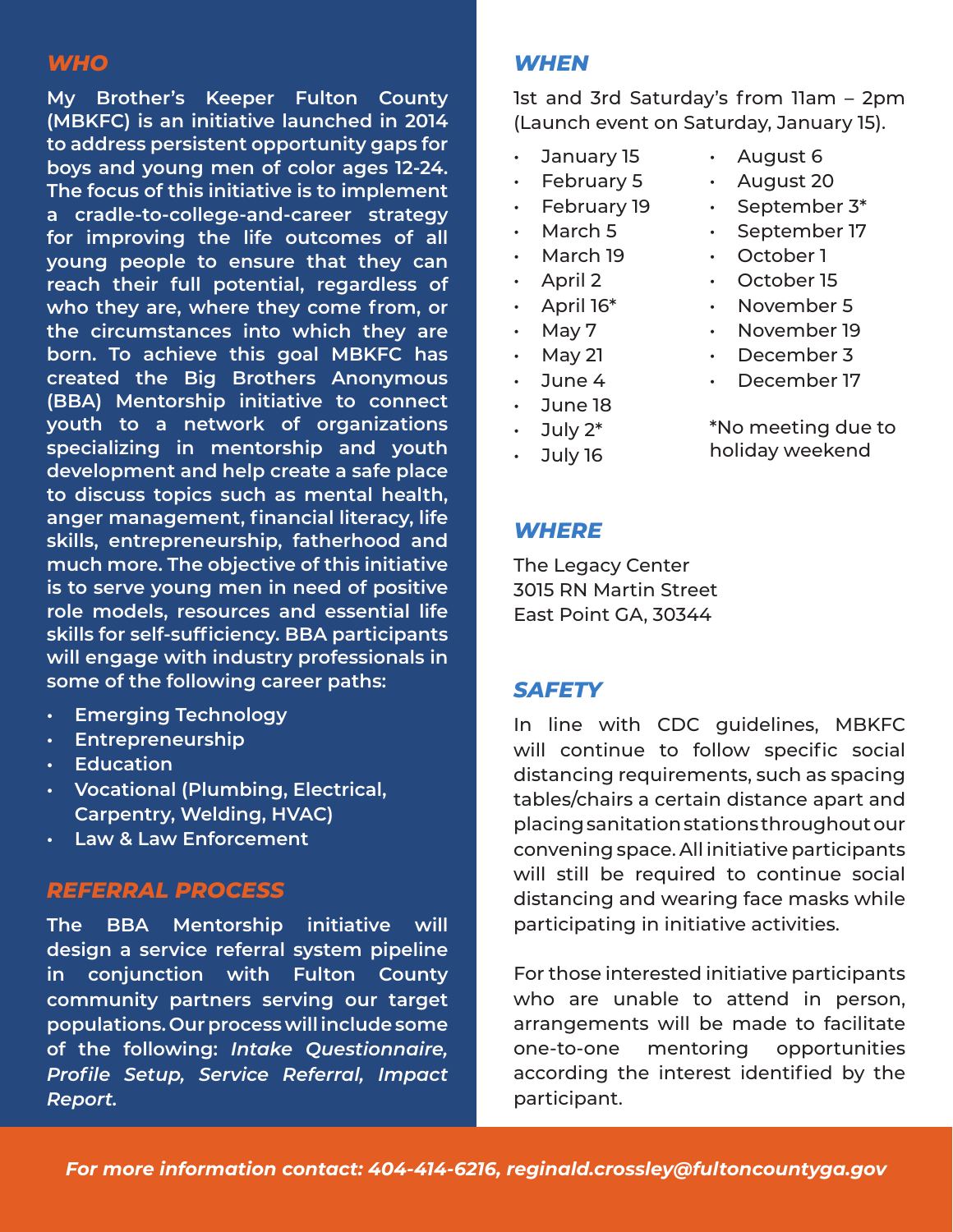### *Participant Agreement*

This letter confirms the agreement between My Brother's Keeper Fulton County (MBKFC), and \_\_\_\_\_\_\_\_\_\_\_\_\_\_\_\_\_\_\_\_\_\_\_\_\_\_\_\_\_\_\_\_\_\_\_\_\_\_\_\_\_\_\_\_\_\_\_\_ to participate in the Big Brothers Anonymous Mentorship Initiative (BBA). Under this agreement, you will participate in a mentorship and male development initiative. The intent of this letter is to outline the responsibilities and expectations of the initiative and you as a participant.

The purpose of the Big Brothers Anonymous Mentorship Initiative is to engage boys and young men in a mentorship capacity through exploring various life skills pertinent to the success and self-sufficiency of youth and families. Community members participating in the MBKFC Taskforce will provide resources to support positive changes in the lives and situations of youth ages 12-24.

#### **By agreeing to participate in this initiative, expectations are as follows:**

- *1. Behavior/Conduct*
	- A. Disruptive Behavior: In order to be an effective organization, participants must display safe, appropriate behavior at all times. **Disruptive behavior will not be tolerated under any circumstances.** Disruptive behavior includes rudeness (i.e., side conversations during meetings, sleeping, eating at inappropriate times), obscene/ vulgar language (i.e., profane or explicit comments), physical violence (i.e., hitting, fighting, wrestling), harassment (i.e. sexual or otherwise), and/or disrespectful comments (i.e., inappropriate comments/jokes regarding race, ethnicity, religion, class, and/or an individual's sexual orientation). **Individuals who display disruptive behavior while participating in the Big Brothers Anonymous Mentorship Initiative are subject to be dismissed from the initiative indefinitely.**
	- B. Substance Use: **The use of tobacco products and/or illegal drugs are prohibited**. Individuals who violate this regulation while on premises are subject to be dismissed from initiative indefinitely.
	- C. Weapons: **Possession of any legal/illegal weapons is prohibited.** Weapons include knives, (or any sharp object that may inflict serious physical injuries) firearms and defense spray. Individuals who violate this regulation while on premises are subject to be dismissed from initiative indefinitely.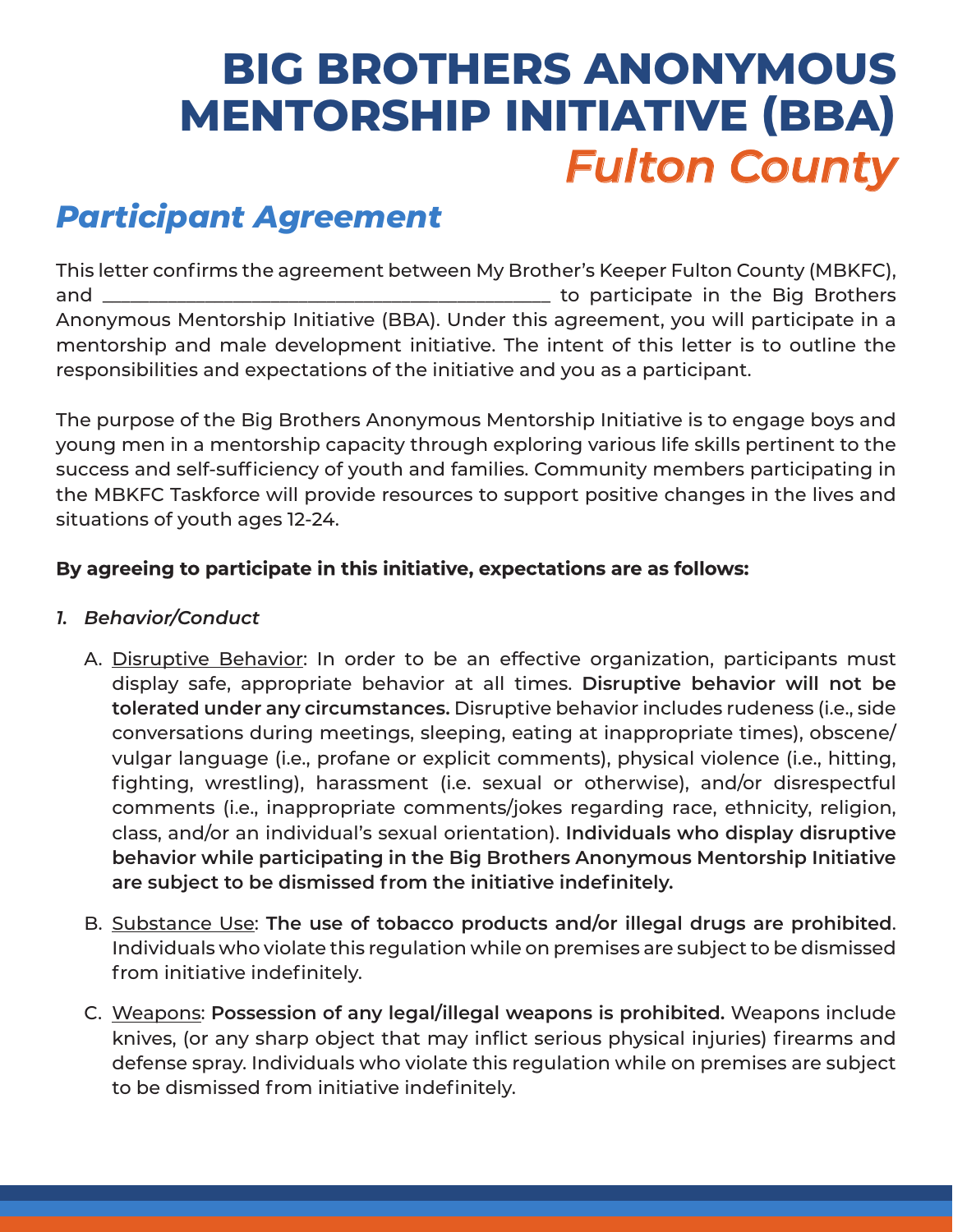D. Participants are forbidden to instigate, encourage, promote, and/or condone illegal activities or the usage of violence under any circumstance while participating in the Big Brothers Anonymous Mentorship Initiative. Threats alluding to physical violence are also strictly prohibited. Participants engaging in physical violence or making threats of violence will be immediately dismissed from the premises and initiative indefinitely.

#### *2. Dress Code/Appearance*

Attire must be appropriate and presentable. If you are ever in doubt about what is "appropriate," do not hesitate to ask a initiative administrator.

- A. Attire: (Example: Casual or Business Clothing) Jeans, pants/slacks with t-shirts, oxfords, polo shirts, sneakers or shoes.
- B. Inappropriate Attire: Clothing displaying profane, vulgar, obscene, and/or explicit messages, undershirts, tank shirts, slippers and revealing undergarment clothing (sagging) are not allowed.
- C. Grooming: Please practice good personal hygiene.

#### *3. Adult/Minor Relations*

**Participants under the age of 18 are not allowed to leave with other BBA participants without parent consent.** Activities not authorized through MBKFC are not allowed.

A. Prohibited Activities: **Exchange of personal contact information with minors under the age of 18 is prohibited.** All communication must be facilitated through the initiative administrators.

#### **ACCEPTED AND AGREED:**

I have reviewed the Big Brothers Anonymous Mentorship Initiative agreement, and aware of the outlined requirements I must meet.

| <b>Participant Name</b> | Parent Name (if under the age of 18) |  |
|-------------------------|--------------------------------------|--|
| Signature               | Signature                            |  |
| Date                    | Date                                 |  |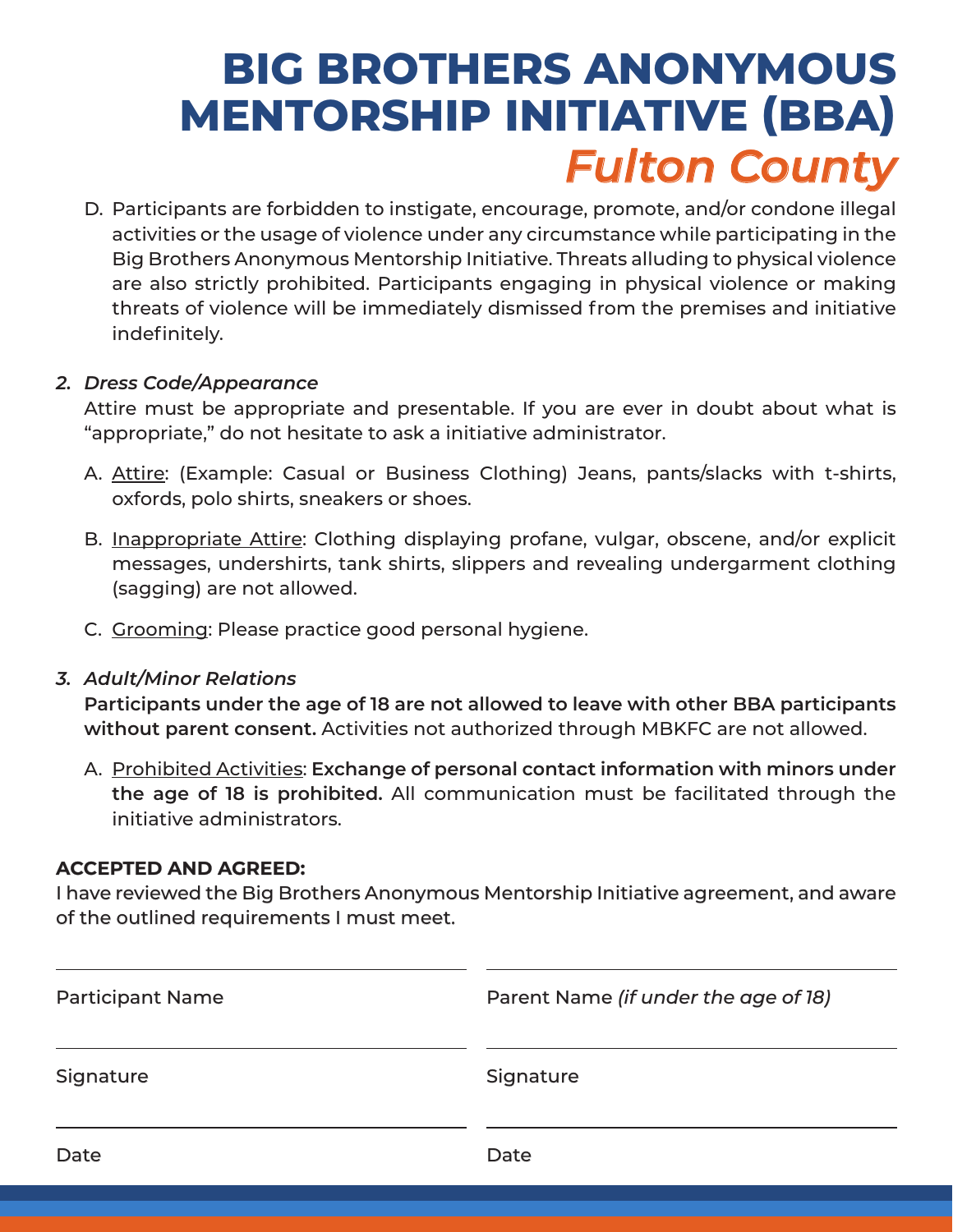### *Mentorship Profile*

|                                           |                                                                                          | <b>DOB</b><br><u> 1989 - Johann Barbara, martxa alemaniar a</u> |  |  |  |
|-------------------------------------------|------------------------------------------------------------------------------------------|-----------------------------------------------------------------|--|--|--|
|                                           |                                                                                          |                                                                 |  |  |  |
|                                           |                                                                                          |                                                                 |  |  |  |
|                                           |                                                                                          |                                                                 |  |  |  |
| In case of emergency, who may we contact? |                                                                                          |                                                                 |  |  |  |
|                                           |                                                                                          | Relationship ______________                                     |  |  |  |
|                                           |                                                                                          |                                                                 |  |  |  |
| <b>CONFIDENTIAL QUESTIONNAIRE</b>         |                                                                                          |                                                                 |  |  |  |
|                                           | Need assistance with any of the following? Please mark and give details where applicable |                                                                 |  |  |  |
| Employment                                | <b>Gang Involvement</b>                                                                  | <b>Record Expungement</b>                                       |  |  |  |
| <b>Life Skills</b>                        | <b>Financial Literacy</b>                                                                | Coping w/ Life Changes                                          |  |  |  |
| <b>Business Development</b>               | Credit                                                                                   | <b>Healthy Relationships</b>                                    |  |  |  |
| <b>Vocational Training</b>                | Housing / Home<br>Ownership                                                              | <b>Parenting Skills</b>                                         |  |  |  |
| <b>Drug Abuse</b>                         | <b>Anger Management</b>                                                                  | <b>Stress / Anxiety</b><br>Management                           |  |  |  |
| <b>Mental Health</b>                      | Fatherhood                                                                               | <b>Food Services</b>                                            |  |  |  |
| <b>Details:</b>                           |                                                                                          |                                                                 |  |  |  |
|                                           |                                                                                          |                                                                 |  |  |  |
|                                           |                                                                                          |                                                                 |  |  |  |
|                                           |                                                                                          |                                                                 |  |  |  |
|                                           |                                                                                          |                                                                 |  |  |  |
|                                           |                                                                                          |                                                                 |  |  |  |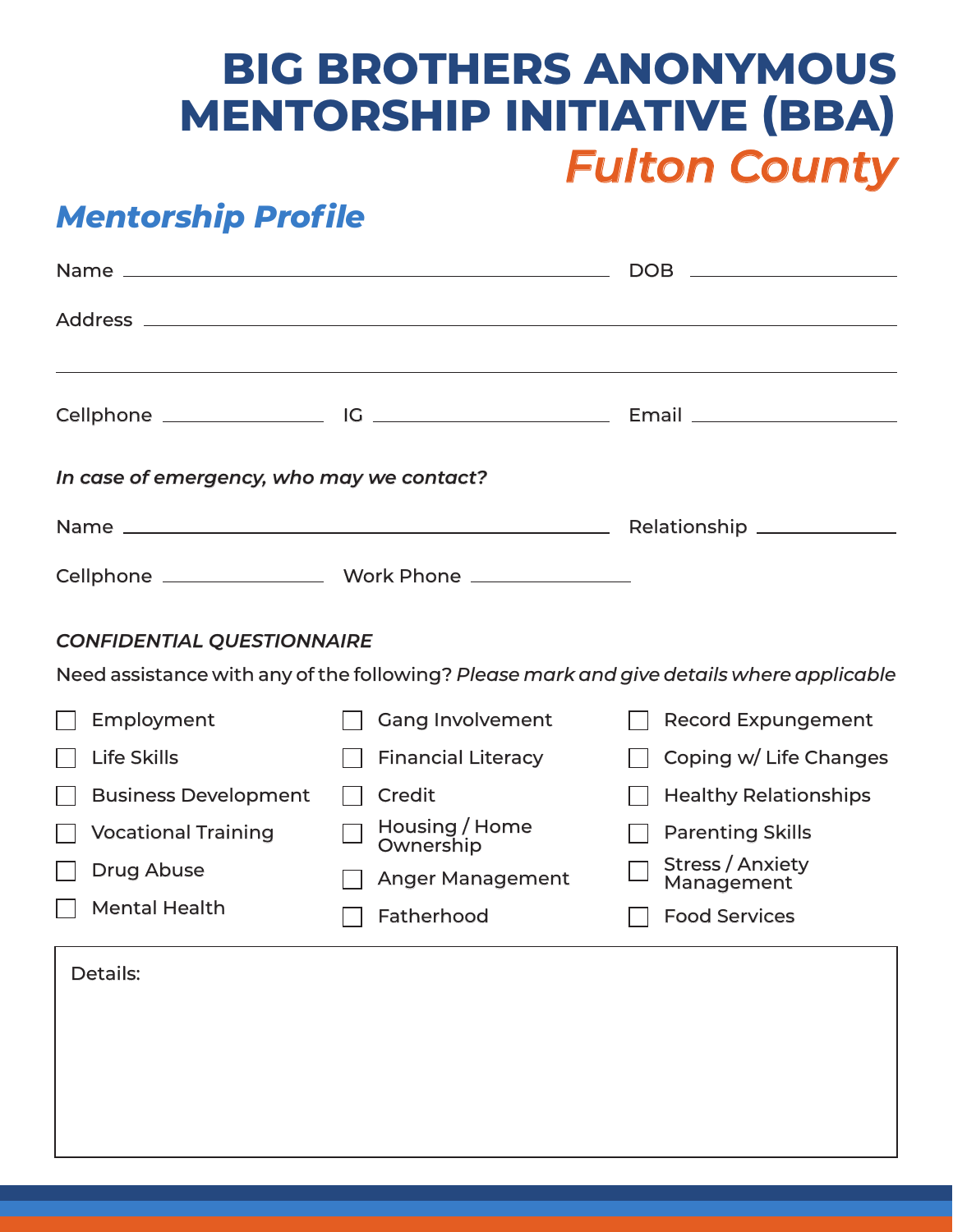| Please share your highest level of education?                                                                                                                                                                                                                                                                                                                                         |
|---------------------------------------------------------------------------------------------------------------------------------------------------------------------------------------------------------------------------------------------------------------------------------------------------------------------------------------------------------------------------------------|
| □ High School Diploma □ GED □ Professional Certificate □ Other ___________                                                                                                                                                                                                                                                                                                            |
|                                                                                                                                                                                                                                                                                                                                                                                       |
| Please list THREE goals in order of importance:                                                                                                                                                                                                                                                                                                                                       |
|                                                                                                                                                                                                                                                                                                                                                                                       |
|                                                                                                                                                                                                                                                                                                                                                                                       |
| $\overline{\mathbf{2.}}$                                                                                                                                                                                                                                                                                                                                                              |
| $\overline{3}$ . $\overline{2}$ $\overline{3}$ $\overline{4}$ $\overline{5}$ $\overline{2}$ $\overline{3}$ $\overline{4}$ $\overline{5}$ $\overline{2}$ $\overline{3}$ $\overline{4}$ $\overline{5}$ $\overline{2}$ $\overline{5}$ $\overline{2}$ $\overline{5}$ $\overline{2}$ $\overline{5}$ $\overline{2}$ $\overline{5}$ $\overline{2}$ $\overline{5}$ $\overline{2}$ $\overline$ |
| List three tasks you can do daily, which will help pave the path toward total achievement?                                                                                                                                                                                                                                                                                            |
|                                                                                                                                                                                                                                                                                                                                                                                       |
|                                                                                                                                                                                                                                                                                                                                                                                       |
|                                                                                                                                                                                                                                                                                                                                                                                       |
|                                                                                                                                                                                                                                                                                                                                                                                       |

3.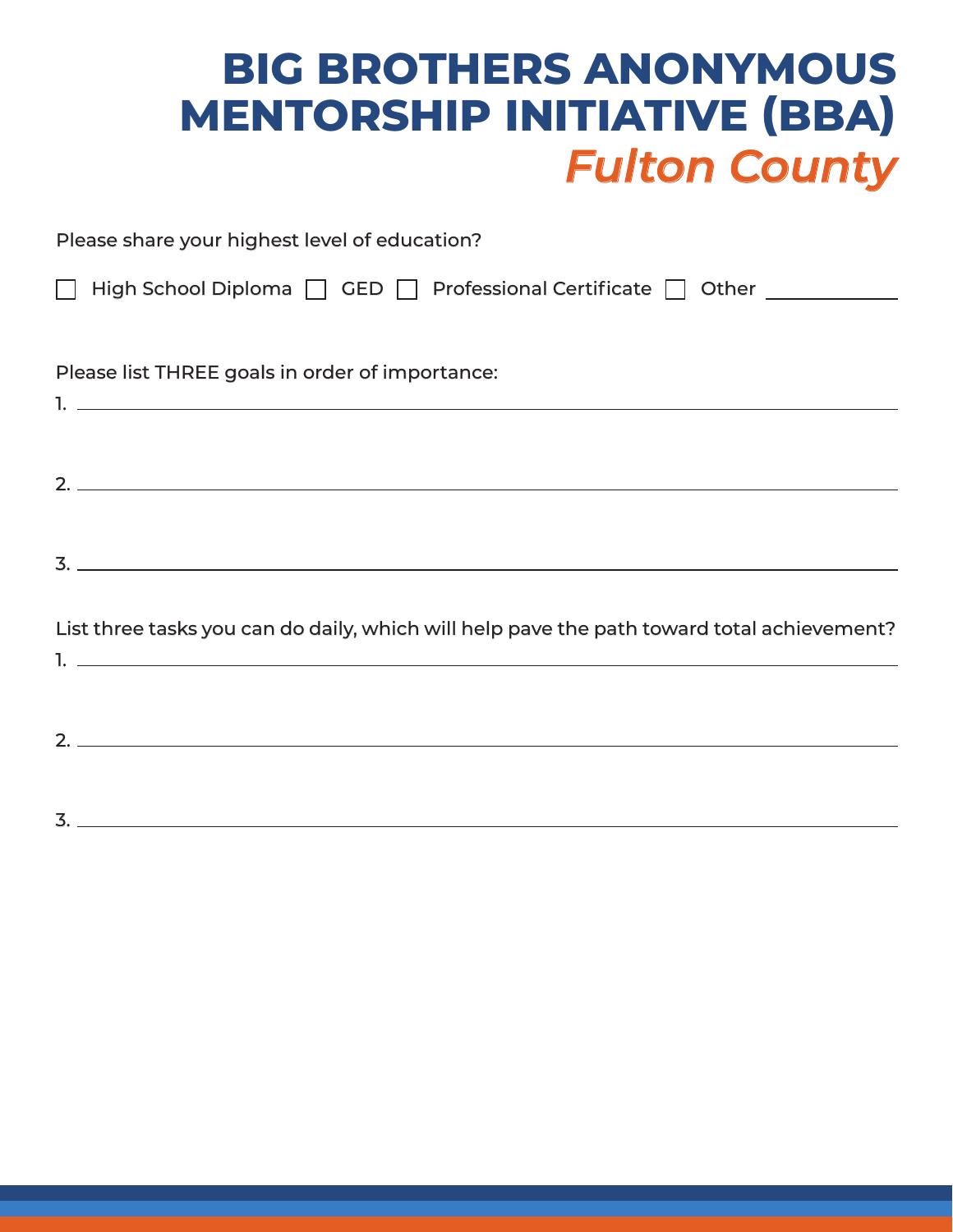### *Participant Release / Consent Form*

**Participant Name:** (Last) (First) (MI)

I, *(please print name of parent or legal guardian)*  recognize and fully understand that there may be risks and/or damages that may result in personal injury to my minor son associated with this educational/leadership initiative. I assume full responsibility for the participation of my minor son in the activities for which he is registered and agree to the terms and conditions as follows:

#### **Permission to Participate**

I, the undersigned, consent for my minor son to participate in the My Brother's Keeper Fulton County and BBA mentorship initiative. In consideration of my son's participation in the initiative, I hereby agree to assume all risks and hazards incidental to say participation and do further agree to release, agents, assigns, and others who assist the above for any loss, damages, or personal injuries that said son may receive as a result of such participation. I hereby agree to waive all claims against the Fulton County, Legacy Center, its employees, administrators, and affiliates.

#### **Medical Consent**

I, the undersigned, understand that there are risks inherent in the activities that are included in this initiative, but willingly assume these risks in order to allow my son to participate. Furthermore, I grant permission for any emergency medical care treatment that my son may require.

#### **Medical Care/Hospital Release**

I understand that in case of injury or accident, my son shall be treated at the hospital of my choice or, in case of emergency, at the nearest available medical center/hospital at my expense.

Hospital of Choice

**Address** 

#### **Parent Consent Statement:**

My son, \_\_\_\_\_\_\_\_\_\_\_\_\_\_\_\_\_\_\_\_\_\_\_\_\_\_\_\_\_\_ has my permission to participate in My Brother's Keeper Fulton County and BBA mentorship initiative, and the activities/events associated with the initiative.